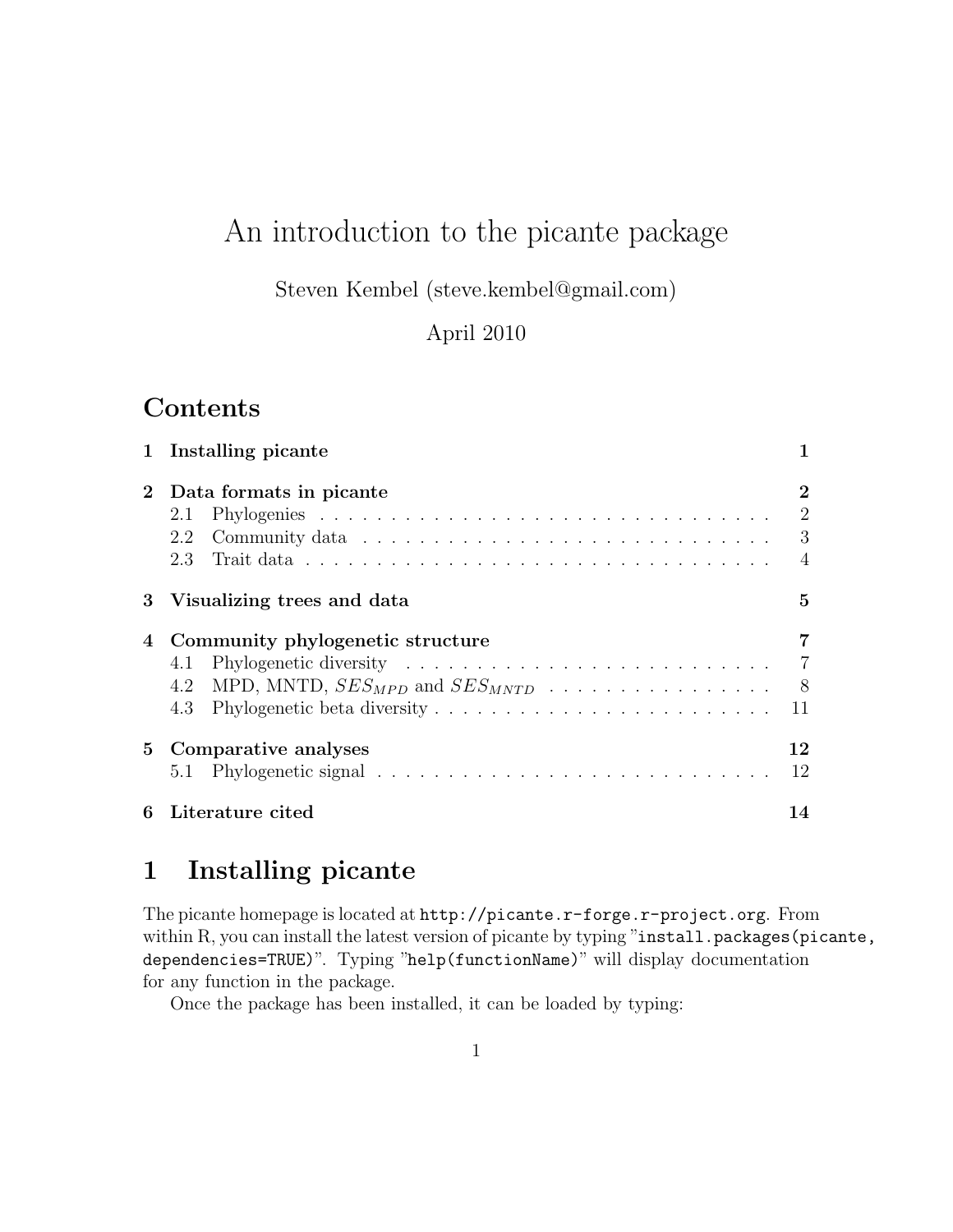> library(picante)

### 2 Data formats in picante

Most analyses in picante work with one of three types of data. The picante package includes a dataset that contains examples of each of these data types. Loading the dataset creates an object named phylocom that include some artificial data included with the Phylocom (Webb et al. 2008) software. We'll create new objects containing each data type so we don't have to type the full name every time:

```
> data(phylocom)
> names(phylocom)
[1] "phylo" "sample" "traits"
> phy <- phylocom$phylo
> comm <- phylocom$sample
> traits <- phylocom$traits
```
#### 2.1 Phylogenies

Picante uses the phylo format implemented in the ape package to represent phylogenetic relationships among taxa. The format itself is documented at the ape homepage (http://ape.mpl.ird.fr/). If you have a phylogeny in Newick or Nexus format it can be imported into R with the read.tree or read.nexus functions.

> phy Phylogenetic tree with 32 tips and 31 internal nodes. Tip labels: sp1, sp2, sp3, sp4, sp5, sp6, ... Node labels: A, B, C, D, E, F, ...

Rooted; includes branch lengths.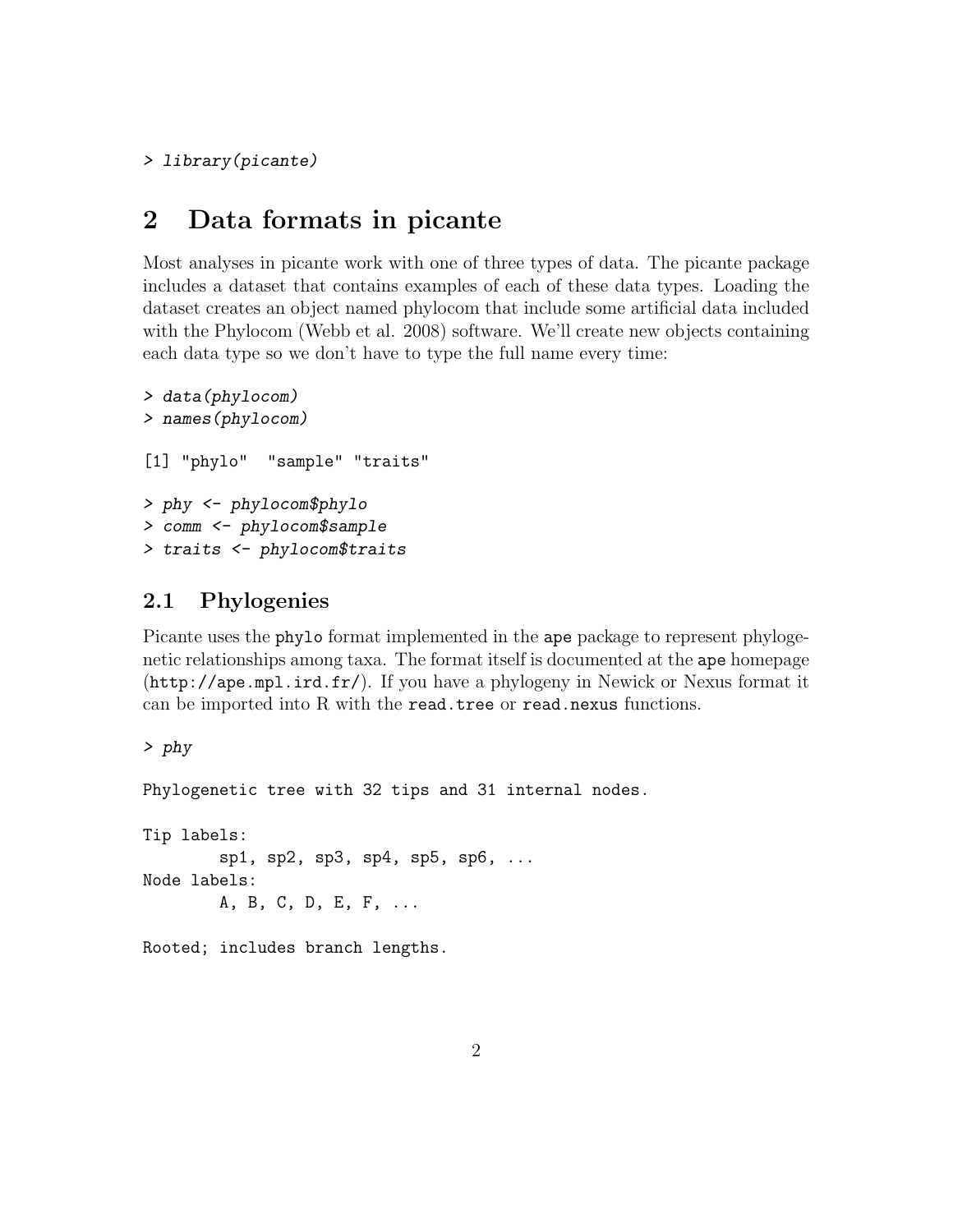#### 2.2 Community data

Picante uses the same community data format as the vegan package - a matrix or data.frame with sites/samples in the rows and taxa in the columns. The elements of this data frame should be numeric values indicating the abundance or presence/absence  $(0/1)$  of taxa in different samples.

One important thing to note is that most functions in picante will use the labels on columns in the community data set to match community and phylogenetic data together. You need to make sure your column names are present and match the tip labels of the phylogeny or your analysis may not work. Most functions in picante do basic error checking and will report when there are mismatches between the data present in the community and phylogenetic data sets. Similarly, your communities/sites/samples can be given informative names, and these should be contained in the row labels, not in a column of the data.frame.

> comm

|                     |             |                |                |                | sp1 sp10 sp11 sp12 sp13 sp14 sp15 sp17 sp18 sp19 sp2 sp20 sp21 |              |                |                |          |             |          |         |          |   |
|---------------------|-------------|----------------|----------------|----------------|----------------------------------------------------------------|--------------|----------------|----------------|----------|-------------|----------|---------|----------|---|
| clump1              | 1           | 0              | 0              | $\Omega$       | 0                                                              | $\Omega$     | 0              |                | 0        | $\Omega$    | $\Omega$ | 1       | 0        | 0 |
| clump2a             | 1           | $\overline{2}$ | 2              | $\overline{2}$ | 0                                                              | 0            | 0              |                | 0        | 0           | $\Omega$ | 1       | 0        | 0 |
| clump2b             | 1           | 0              | 0              | 0              | 0                                                              | 0            | 0              |                | 2        | 2           | 2        | 1       | 2        | 0 |
| clump4              | $\mathbf 1$ | 1              | 0              | 0              | $\mathbf 0$                                                    | 0            | 0              |                | 2        | 2           | 0        | 1       | 0        | 0 |
| even                | 1           | 0              | 0              | 0              | 1                                                              | $\Omega$     | 0              |                | 1        | 0           | $\Omega$ | 0       | $\Omega$ |   |
| random              | 0           | 0              | 0              | 1              | 0                                                              | 4            | $\overline{2}$ |                | 3        | 0           | 0        | 1       | 0        | 0 |
|                     |             |                |                |                | sp22 sp24 sp25 sp26 sp29 sp3 sp4 sp5 sp6 sp7                   |              |                |                |          |             |          | sp8 sp9 |          |   |
| clump1              | 0           | 0              | 0              | 0              | 0                                                              | 1            | 1              | 1              | 1        | 1           | 1        | 0       |          |   |
| clump2a             | 0           | 0              | 0              | 0              | 0                                                              | 1            | $\mathbf{1}$   | 0              | 0        | $\Omega$    | 0        | 2       |          |   |
| clump2b             | 0           | 0              | $\mathbf 0$    | 0              | 0                                                              | $\mathbf{1}$ | $\mathbf{1}$   | 0              | 0        | 0           | $\Omega$ | 0       |          |   |
| clump4              | 0           | 0              | $\overline{2}$ | $\overline{2}$ | 0                                                              | 0            | 0              | 0              | $\Omega$ | $\Omega$    | $\Omega$ | 1       |          |   |
| even                | 0           | 0              | $\mathbf{1}$   | $\mathbf 0$    | $\mathbf{1}$                                                   | $\mathbf 0$  | 0              | $\mathbf{1}$   | 0        | $\Omega$    | $\Omega$ | 1       |          |   |
| random              | 1           | $\overline{2}$ | $\mathbf 0$    | 0              | 0                                                              | 0            | 0              | $\overline{2}$ | 0        | 0           | 0        | 0       |          |   |
| $>$ class (comm)    |             |                |                |                |                                                                |              |                |                |          |             |          |         |          |   |
| [1]                 | "matrix"    |                |                |                |                                                                |              |                |                |          |             |          |         |          |   |
| $> columnes$ (comm) |             |                |                |                |                                                                |              |                |                |          |             |          |         |          |   |
| [1]                 | "sp1"       |                |                |                | "sp10" "sp11" "sp12" "sp13" "sp14" "sp15" "sp17" "sp18"        |              |                |                |          |             |          |         |          |   |
| $[10]$              |             | "sp19" "sp2"   |                |                | "sp20" "sp21" "sp22" "sp24" "sp25" "sp26" "sp29"               |              |                |                |          |             |          |         |          |   |
| $[19]$              | $"$ sp $3"$ | $"$ sp $4"$    |                | "sp5"          | "sp6"                                                          | "sp7"        |                | "sp8"          |          | $"$ sp $9"$ |          |         |          |   |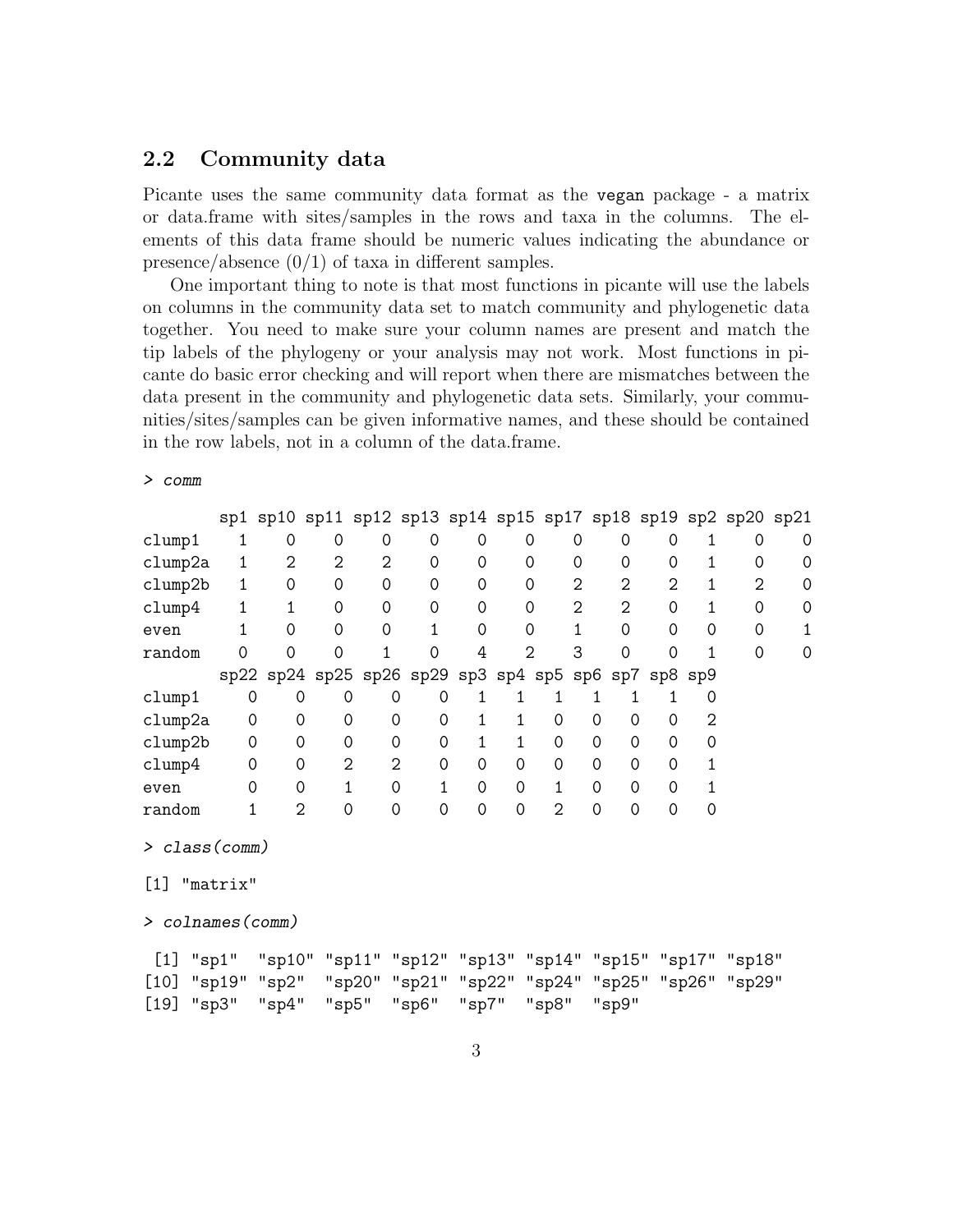```
> rownames(comm)
```

```
[1] "clump1" "clump2a" "clump2b" "clump4" "even" "random"
```
#### 2.3 Trait data

Trait data include any kind of data associated with the taxa present in a phylogeny. Most functions in picante work with trait data represented as a vector (for individual traits) or data.frame. The documentation for individual functions will explain which data format is expected.

When trait data are contained in a data.frame, taxa are in rows and different traits are in columns. As with community data, rows must be labelled and the labels must match taxa names in the phylogeny. If your trait data.frame does not have row labels, it is assumed that the rows are sorted in the same order as the tip labels of the phylogeny.

When trait data are contained in a vector, the vector must be labelled, or it will be assumed that the elements of the vector are in the same order as the tip labels of the phylogeny. There is a utility function in picante that will turn columns of a data frame into vectors maintaining taxa labels that you can use if you have a data.frame and need a vector for a particular analysis:

```
> head(traits)
```

|                             |                                                                       |                             |                             | traitA traitB traitC traitD                                |             |          |   |                |   |                             |                       |                |   |
|-----------------------------|-----------------------------------------------------------------------|-----------------------------|-----------------------------|------------------------------------------------------------|-------------|----------|---|----------------|---|-----------------------------|-----------------------|----------------|---|
| sp1                         |                                                                       | 1                           | 1                           | 1                                                          |             | 0        |   |                |   |                             |                       |                |   |
| sp2                         |                                                                       | 1                           |                             | 2                                                          |             | $\Omega$ |   |                |   |                             |                       |                |   |
| sp3                         | $\overline{\phantom{0}}^2$                                            |                             | 1                           | 3                                                          |             | $\Omega$ |   |                |   |                             |                       |                |   |
| sp4                         | $\overline{\phantom{0}}^2$                                            |                             | 1                           | 4                                                          |             | 0        |   |                |   |                             |                       |                |   |
| sp5                         | $\overline{2}$                                                        |                             | 2                           | 1                                                          |             | $\Omega$ |   |                |   |                             |                       |                |   |
| sp6                         |                                                                       | $\overline{2}$              | 2                           | $\mathfrak{D}$                                             |             | $\Omega$ |   |                |   |                             |                       |                |   |
|                             | > traitA <- df2vec(traits, "traitA")<br>$>$ traith                    |                             |                             |                                                            |             |          |   |                |   |                             |                       |                |   |
| sp1                         |                                                                       |                             |                             | $sp2$ sp3 sp4 sp5 sp6 sp7 sp8 sp9 sp10 sp11 sp12 sp13 sp14 |             |          |   |                |   |                             |                       |                |   |
| 1                           |                                                                       | $\mathcal{D}_{\mathcal{L}}$ | $\mathcal{D}_{\mathcal{L}}$ | 2                                                          | 2           | 2        | 2 | $\mathbf{1}$   | 1 | $\mathcal{D}_{\mathcal{L}}$ | $\mathcal{D}_{\cdot}$ | $\mathfrak{D}$ | 2 |
|                             | sp15 sp16 sp17 sp18 sp19 sp20 sp21 sp22 sp23 sp24 sp25 sp26 sp27 sp28 |                             |                             |                                                            |             |          |   |                |   |                             |                       |                |   |
| 2                           | $\mathcal{D}_{\mathcal{L}}$                                           | 1                           | $\mathbf{1}$                | $\mathcal{D}_{\mathcal{L}}$                                | $2^{\circ}$ | 2        | 2 | $\overline{2}$ | 2 | $\mathbf{1}$                | $\mathbf{1}$          | 2              | 2 |
|                             | sp29 sp30 sp31 sp32                                                   |                             |                             |                                                            |             |          |   |                |   |                             |                       |                |   |
| $\mathcal{D}_{\mathcal{L}}$ | $\mathcal{D}$                                                         | $\mathcal{D}$               | 2                           |                                                            |             |          |   |                |   |                             |                       |                |   |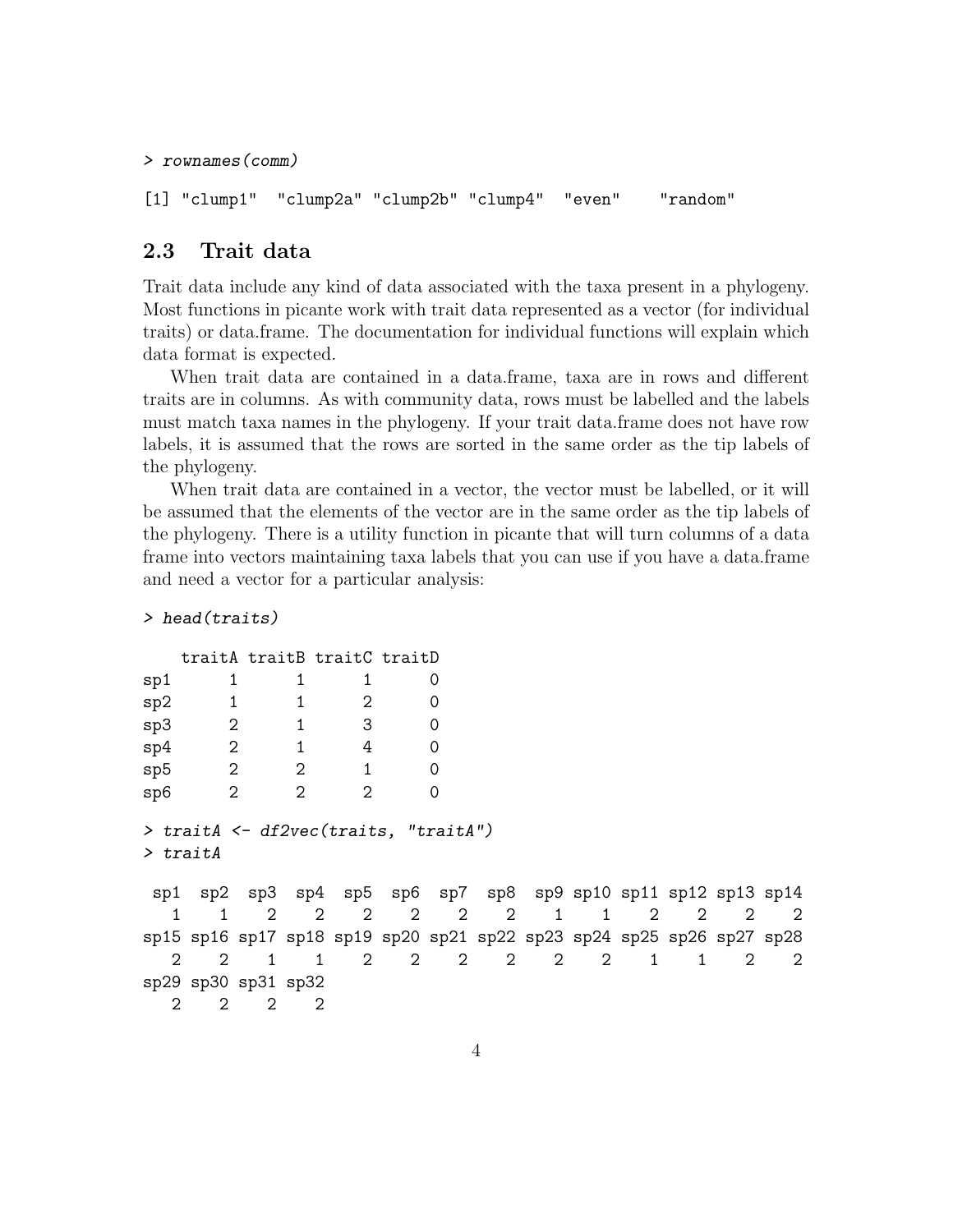### 3 Visualizing trees and data

One of the main advantages of using R is that a suite of graphical and statistical tools are included. Now that we've loaded our data sets, we can use some of those tools to visualize them. Remember that we have three objects containing the community (comm), phylogeny (phy), and trait (traits) data sets.

Most functions in picante assume that the community, trait and phylogeny data sets contain the same taxa arranged in the same order. Functions that are affected by this assumption will attempt to automatically match the taxa labels in different data sets, and will report taxa that are not present in both data sets.

Let's see how taxa from the six communities in the Phylocom example data set are arranged on the tree. To do this, we first need to prune the phylogeny to include only the species that actually occurred in some community.

```
> prunedphy <- prune.sample(comm, phy)
> prunedphy
```
Phylogenetic tree with 25 tips and 24 internal nodes.

```
Tip labels:
        sp1, sp2, sp3, sp4, sp5, sp6, ...
Node labels:
        A, B, C, D, E, F, ...
```
Rooted; includes branch lengths.

The following commands set up the layout of the plot to have 2 rows and 3 columns, and then plot a black dot for the species present in each of the six communities:

```
> par(mfrow = c(2, 3))> for (i in row.names(comm)) {
+ plot(prunedphy, show.tip.label = FALSE, main = i)
+ tiplabels(tip = which(prunedphy$tip.label %in% names(which(comm [i, ] > 0))),
            pch=19, cex=2)
+ }
```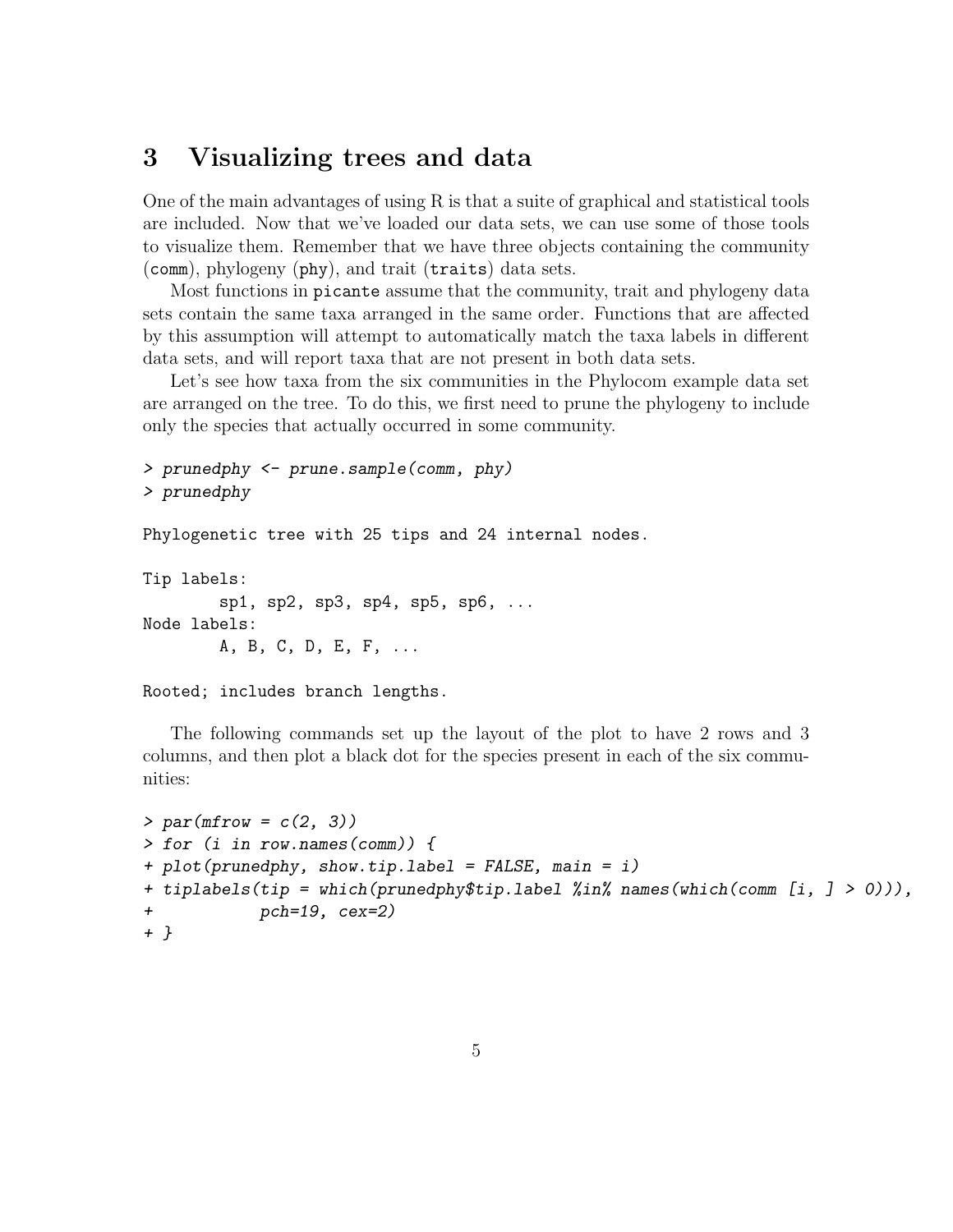

Similarly, let's visualize the trait values on the trees by plotting a different color for each trait value. The arguments to the tiplabels function give each trait value a unique color and adjust the size of the trait symbols.

```
> par(mfrow=c(2,2))> for (i in names(traits)) {
+ plot(phy, show.tip.label=FALSE, main=i)
+ tiplabels(pch=22, col=traits[,i]+1, bg=traits[,i]+1, cex=1.5)
+ }
```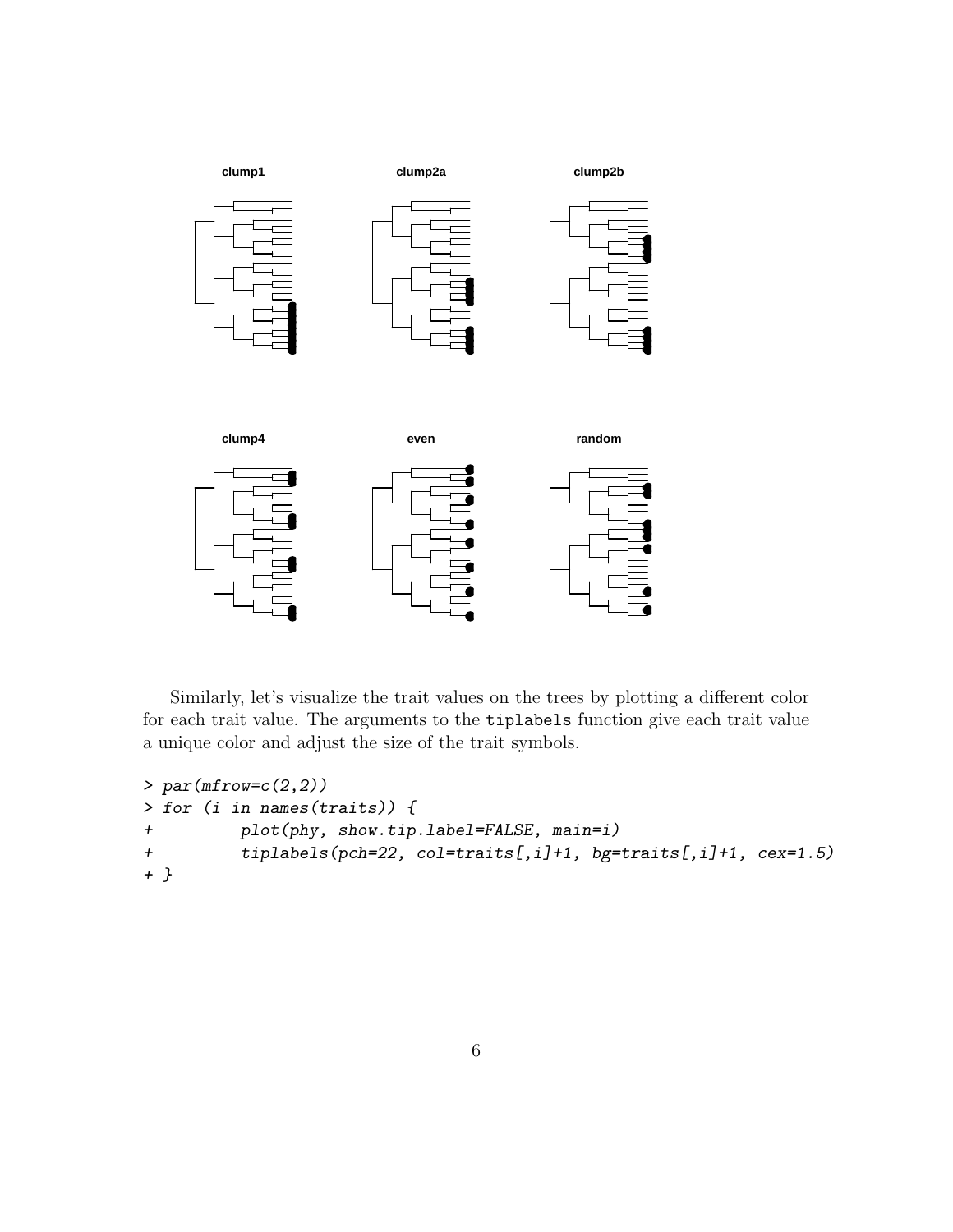

Looking at these plots, which communities would you expect to be phylogenetically clustered or phylogenetically even? Which of the four traits do you think has the greatest amount of phylogenetic signal?

## 4 Community phylogenetic structure

#### 4.1 Phylogenetic diversity

One of the earliest measures of phylogenetic relatedness in ecological communities was the phylogenetic diversity (PD) index proposed by Faith (1992). Faith's PD is defined as the total branch length spanned by the tree including all species in a local community. The pd function returns two values for each community, the PD and the species richness (SR).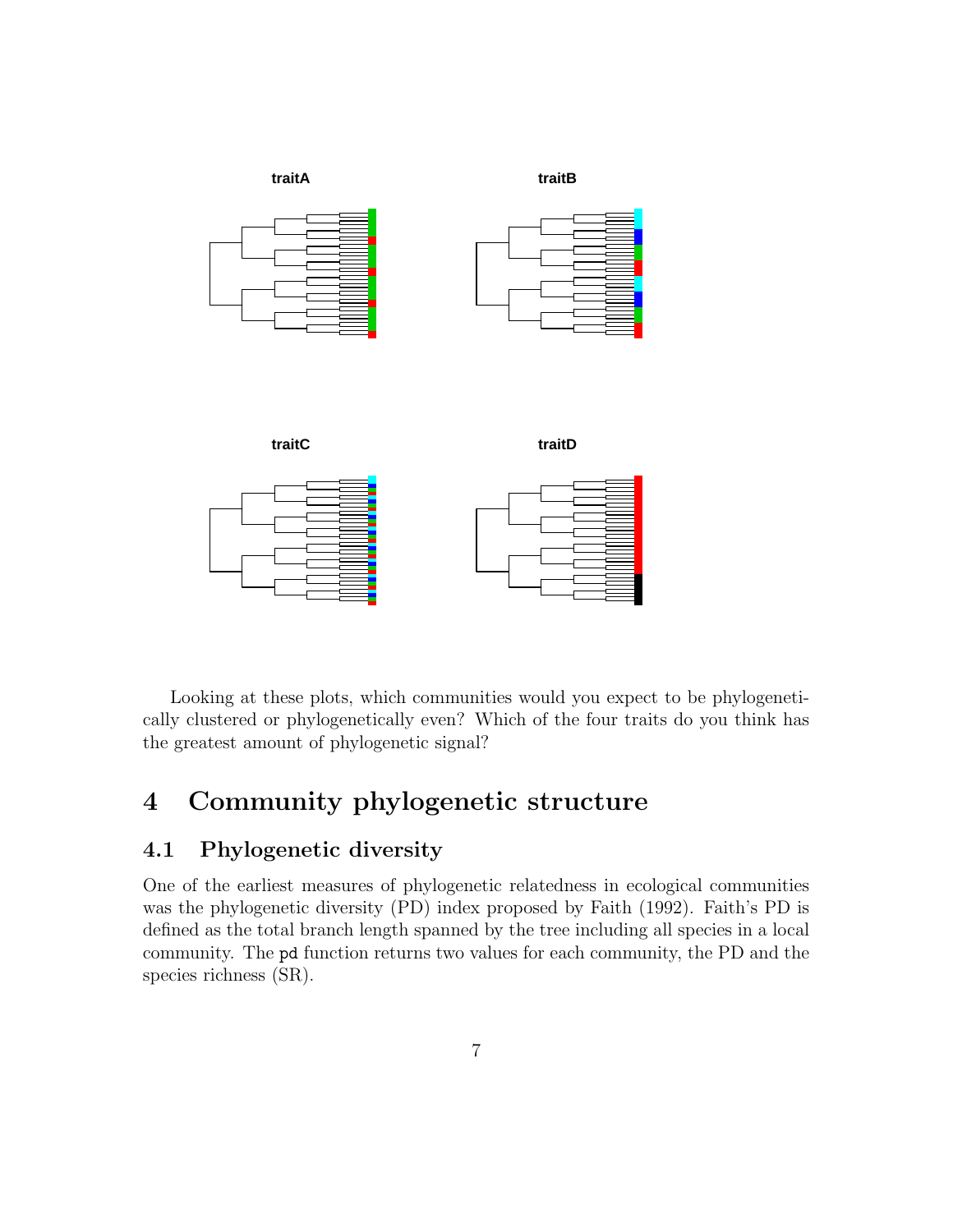```
> pd.result <- pd(comm, phy, include.root=TRUE)
> pd.result
       PD SR
clump1 16 8
clump2a 17 8
clump2b 18 8
clump4 22 8
even 30 8
random 27 8
```
Looking at these results, we can see that the communities where taxa are clumped on the phylogeny tend to have a lower PD, because the species in these communities capture only a small part of the total phylogenetic diversity present in the phylogeny.

### 4.2 MPD, MNTD,  $SES_{MPD}$  and  $SES_{MNTD}$

Another way of thinking about the phylogenetic relatedness of species in a community is to ask 'how closely related are the average pair of species or individuals in a community?', and relate the patterns we observe to what we'd expect under various null models of evolution and community assembly. These types of questions are addressed by the measures of community phylogenetic structure such as MPD, MNTD, NRI and NTI described by Webb et al. (2002) and implemented in Phylocom (Webb et al. 2008).

The function mpd will calculate the mean pairwise distance (MPD) between all species in each community. Similarly, the mntd function calculates the mean nearest taxon distance (MNTD), the mean distance separating each species in the community from its closest relative. The mpd and mntd functions differs slightly from the pd function in that they take a distance matrix as input rather than a phylogeny object. A phylo object can be converted to a interspecific phylogenetic distance matrix using the cophenetic function. Since the mpd and mntd functions can use any distance matrix as input, we could easily calculate trait diversity measures by substituting a trait distance matrix for the phylogenetic distance matrix.

Measures of 'standardized effect size' of phylogenetic community structure can be calculated for MPD and MNTD by compared observed phylogenetic relatedness to the pattern expected under some null model of phylogeny or community randomization. Standardized effect sizes describe the difference between phylogenetic distances in the observed communities versus null communities generated with some random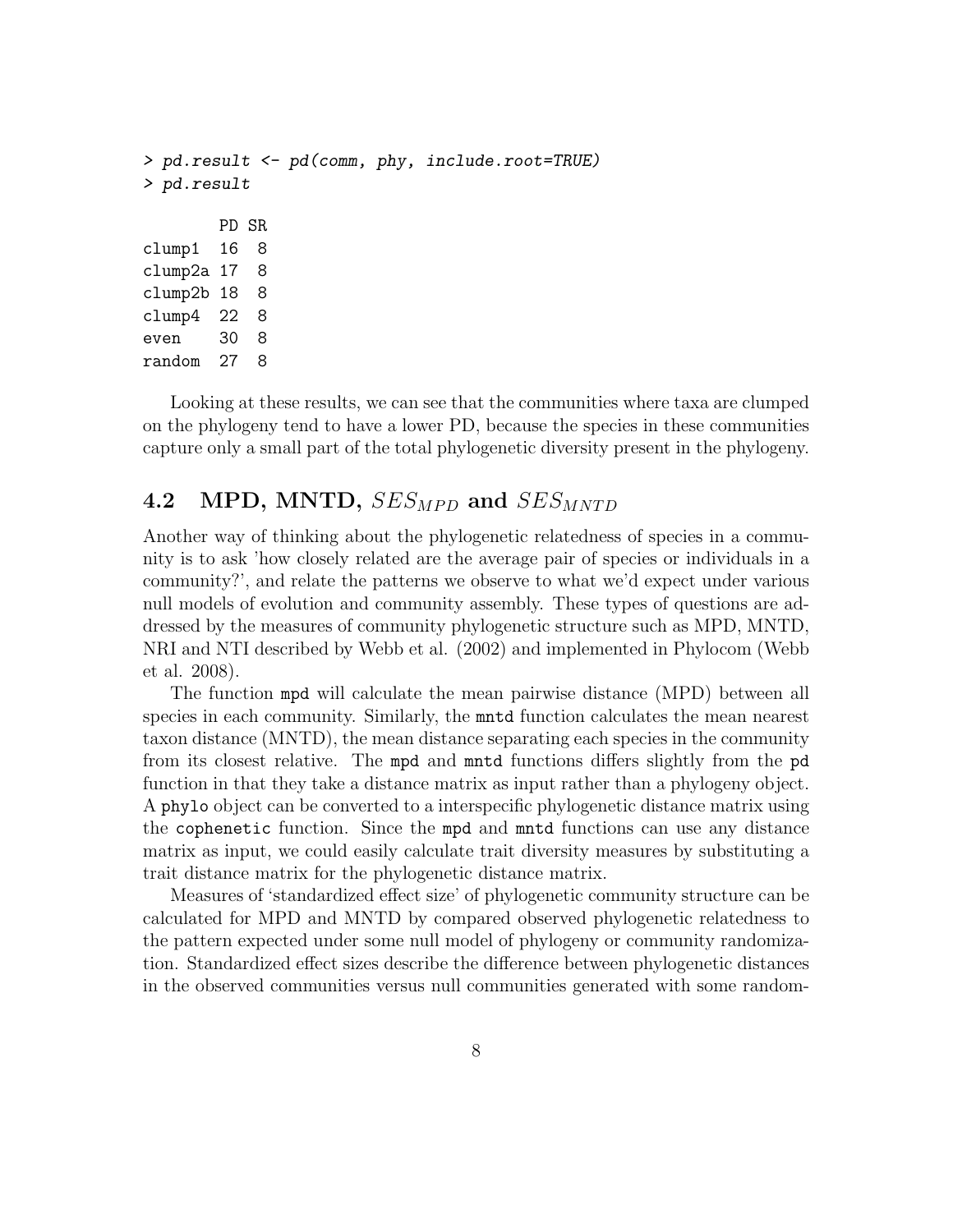ization method, divided by the standard deviation of phylogenetic distances in the null data:

$$
SES_{metric} = \frac{Metric_{observed} - mean(Metric_{null})}{sd(Metric_{null})}
$$

Phylocom users will be familiar with the measures NRI and NTI;  $SES_{MPD}$  and  $SES_{MNTD}$  are equivalent to -1 times NRI and NTI, respectively, when these functions are run with a phylogenetic distance matrix.

Several different null models can be used to generate the null communities that we compare observed patterns to. These include randomizations of the tip labels of the phylogeny, and various community randomizations that can hold community species richness and/or species occurrence frequency constant. These are described in more detail in the help files, as well as in the Phylocom manual. Let's calculate some of these measures of community phylogenetic structure for our example data set. We will use a simple null model of randomly shuffling tip labels across the tips of the phylogeny. For a 'real' analysis we'd want to use a much higher number of runs:

```
> phydist <- cophenetic(phy)
> ses.mpd.result <- ses.mpd(comm, phydist, null.model="taxa.labels",
                      abundance.weighted=FALSE, runs=99)
> ses.mpd.result
      ntaxa mpd.obs mpd.rand.mean mpd.rand.sd mpd.obs.rank
clump1 8 4.857143 8.275613 0.4301490 1.0
clump2a 8 6.000000 8.391775 0.2352176 1.0
clump2b 8 7.142857 8.331169 0.2824991 1.0
clump4 8 8.285714 8.356421 0.3576520 29.0
even 8 8.857143 8.344877 0.2503726 100.0
random 8 8.428571 8.283550 0.3243638 62.5
       mpd.obs.z mpd.obs.p runs
clump1 -7.9471782 0.010 99
clump2a -10.1683495 0.010 99
clump2b -4.2064259 0.010 99
clump4 -0.1976980 0.290 99
even 2.0460129 1.000 99
random 0.4470957 0.625 99
```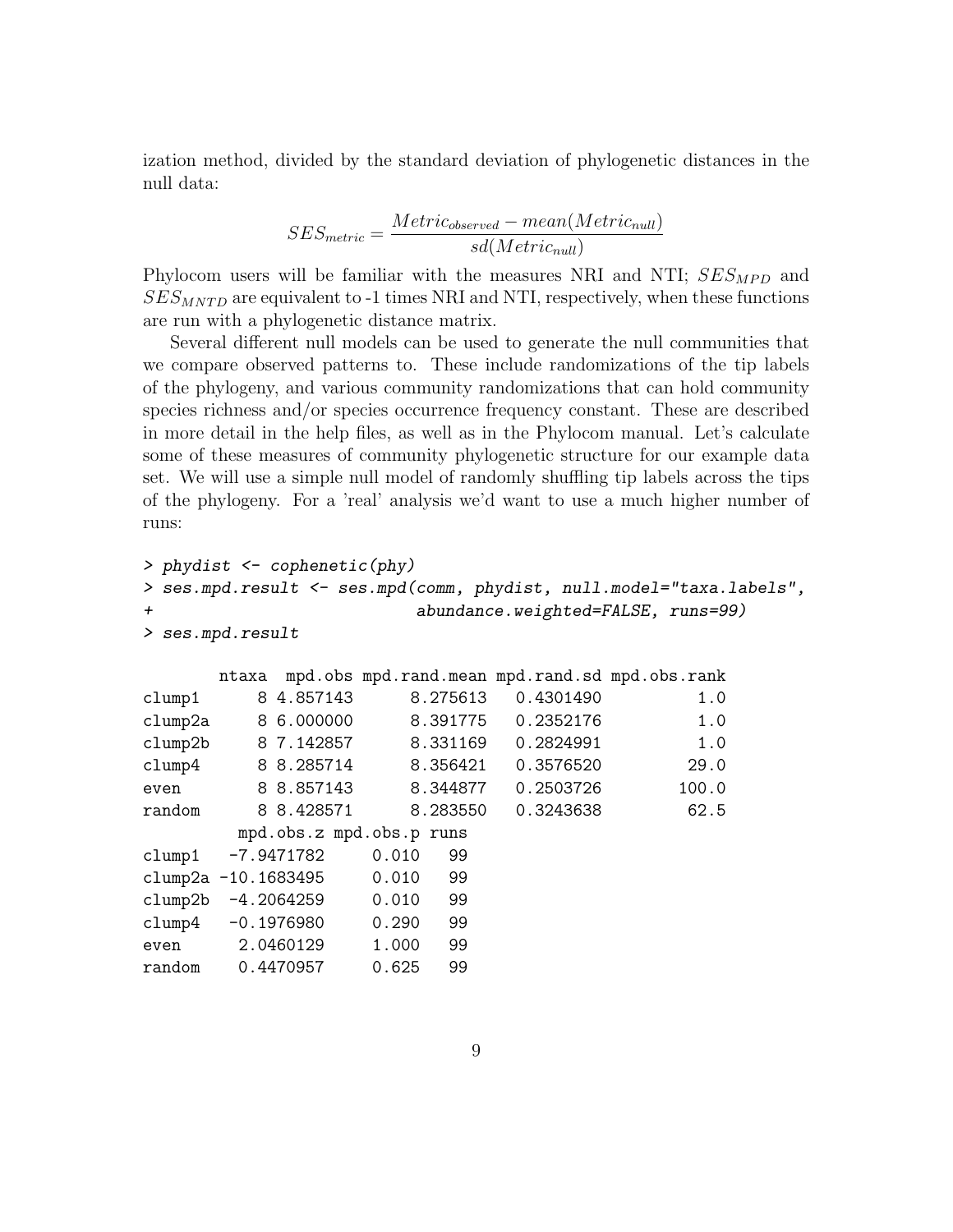```
> ses.mntd.result <- ses.mntd(comm, phydist, null.model="taxa.labels",
+ abundance.weighted=FALSE, runs=99)
> ses.mntd.result
     ntaxa mntd.obs mntd.rand.mean mntd.rand.sd mntd.obs.rank
clump1 8 2 4.760101 0.6887574 1.0
clump2a 8 2 4.654040 0.6986750 1.0
clump2b 8 2 4.757576 0.6695400 1.0
clump4 8 2 4.704545 0.6685001 1.0
even 8 6 4.813131 0.6168793 99.5
random 8 5 4.623737 0.6179436 69.0
     mntd.obs.z mntd.obs.p runs
clump1 -4.0073633 0.010 99
clump2a -3.7986766 0.010 99
clump2b -4.1186122 0.010 99
clump4 -4.0456919 0.010 99
even 1.9239885 0.995 99
random 0.6088948 0.690 99
```
The output includes the following columns:

- ntaxa Number of taxa in community
- mpd.obs Observed mpd in community
- mpd.rand.mean Mean mpd in null communities
- mpd.rand.sd Standard deviation of mpd in null communities
- mpd.obs.rank Rank of observed mpd vs. null communities
- mpd.obs.z Standardized effect size of mpd vs. null communities (equivalent to -NRI)
- mpd.obs.p P-value (quantile) of observed mpd vs. null communities  $(=$  mpd.obs.rank / runs  $+1$ )
- runs Number of randomizations

Positive *SES* values (mpd.obs.z  $> 0$ ) and high quantiles (mpd.obs.p  $> 0.95$ ) indicate phylogenetic evenness, or a greater phylogenetic distance among co-occurring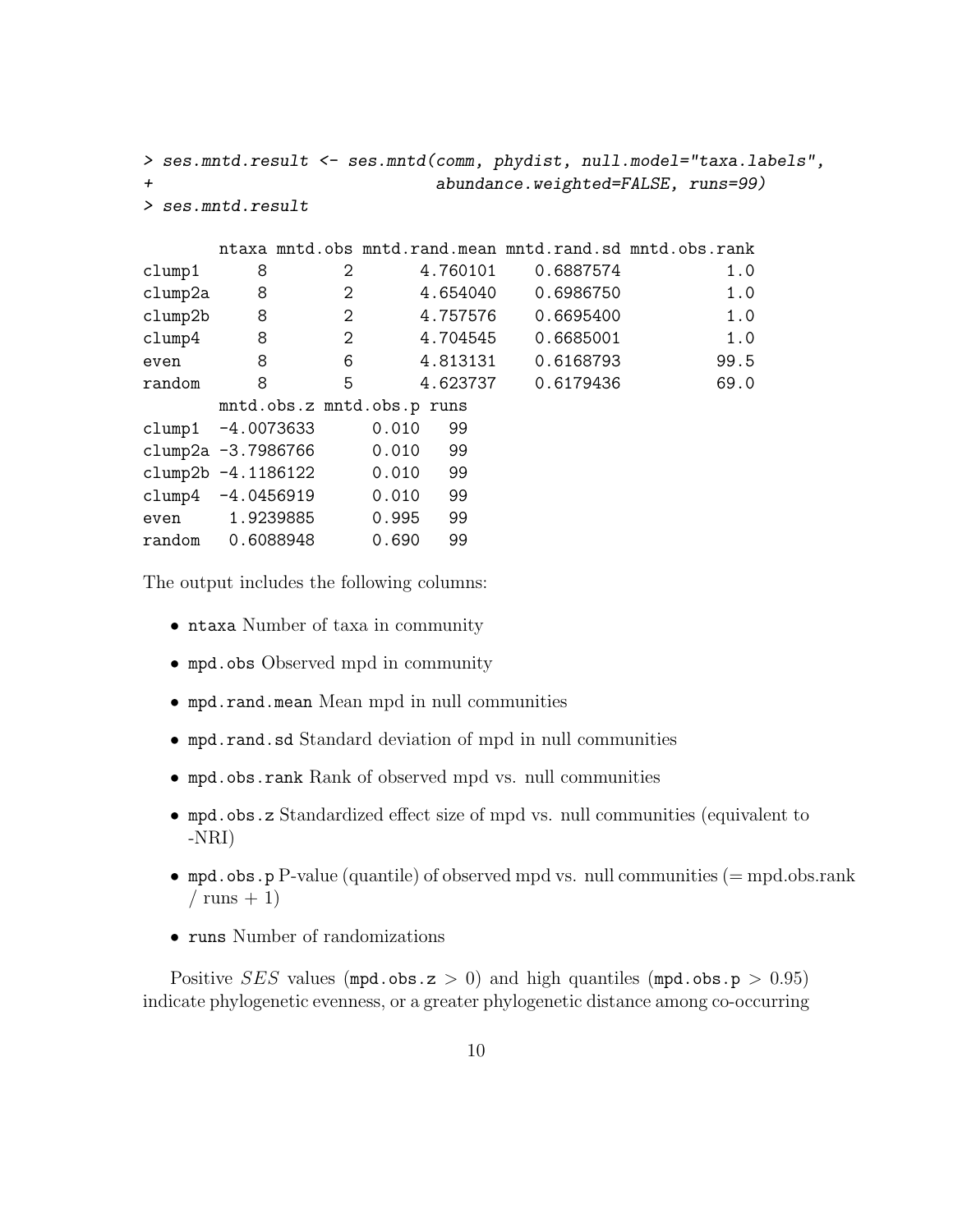species than expected. Negative SES values and low quantiles  $(\text{mpd.obs. p} < 0.05)$ indicate phylogenetic clustering, or small phylogenetic distances among co-occurring species than expected. MPD is generally thought to be more sensitive to tree-wide patterns of phylogenetic clustering and eveness, while MNTD is more sensitive to patterns of evenness and clustering closer to the tips of the phylogeny. For example, community 'clump4' contains species that are spread randomly across the entire tree  $(SES_{MPD}$  close to zero) but phylogenetically clustered towards the tips (negative  $SES_{MNTD}$  and mntd.obs.p in the low quantiles of the null distribution).

All of these measures can incorporate abundance information when available using the abundance.weighted argument. This will change the interpretation of these metrics from the mean phylogenetic distances among species, to the mean phylogenetic distances among individuals.

#### 4.3 Phylogenetic beta diversity

We can measure patterns of phylogenetic relatedness among communities in a manner similar to the within-community measures described above. The comdist and comdistnt functions measure the among-community equivalent of MPD and MNTD, the mean phylogenetic distance or mean nearest taxon distance between pairs of species drawn from two distinct communities.

Phylogenetic beta diversity measures can be used with any method based on measuring among-community distances. For example, they could be used in a cluster analysis or phyloordination to group communities based on their evolutionary similarity, or they could be compared with spatial or environmental distances separating communities using a Mantel test. The code below calculates MPD between pairs of communities, and uses these phylogenetic distances to cluster communities based on their phylogenetic similarity:

```
> comdist.result <- comdist(comm, phydist)
```

```
[1] "Dropping taxa from the distance matrix because they are not present in the commu
[1] "sp16" "sp23" "sp27" "sp28" "sp30" "sp31" "sp32"
```
> comdist.result

clump1 clump2a clump2b clump4 even clump2a 6.12500 clump2b 7.12500 7.62500 clump4 8.06250 7.62500 7.62500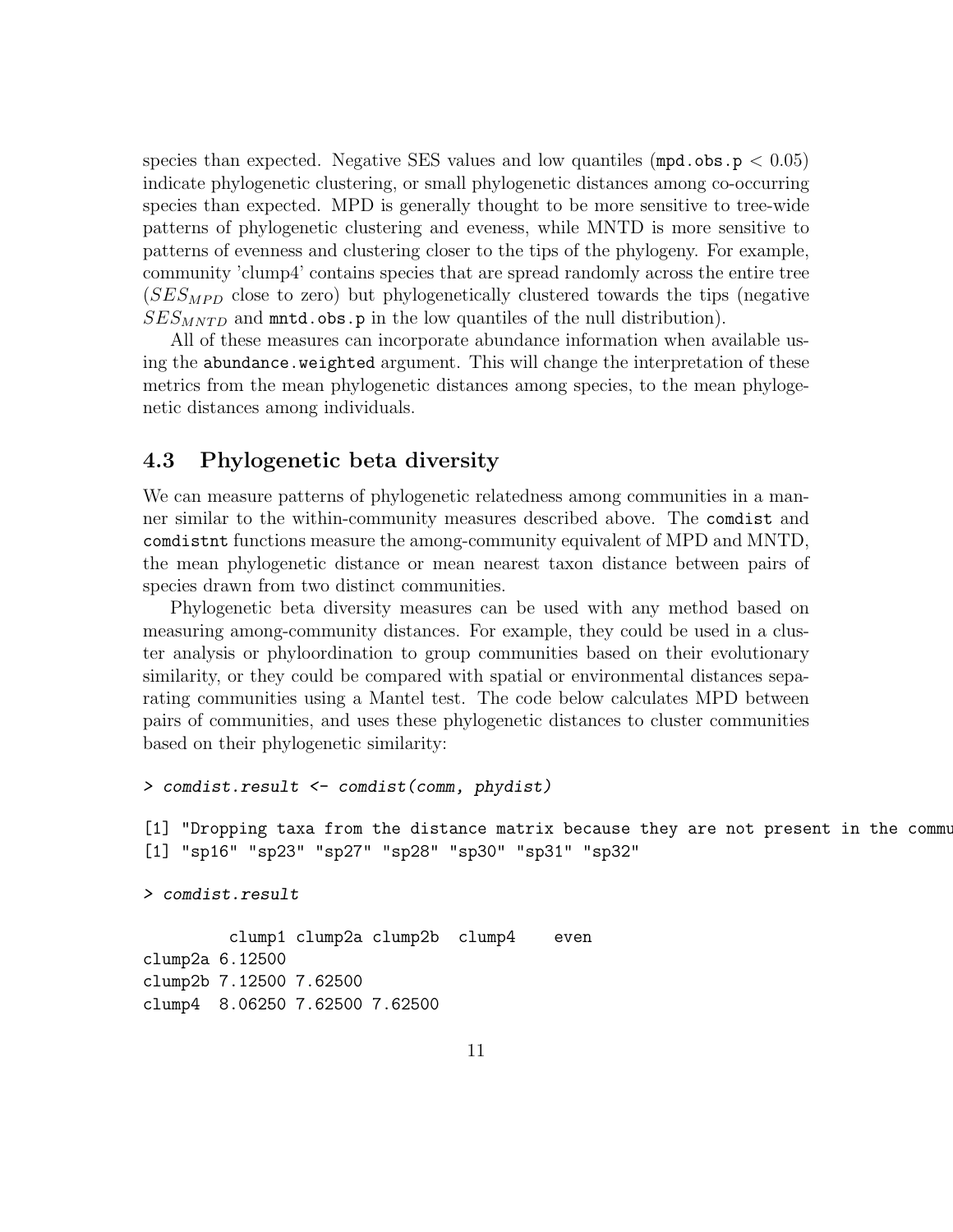```
even 8.06250 8.06250 8.06250 7.87500
random 7.81250 7.68750 7.93750 8.12500 8.03125
> comdist.clusters <- hclust(comdist.result)
```
> plot(comdist.clusters)





hclust (\*, "complete") comdist.result

# 5 Comparative analyses

#### 5.1 Phylogenetic signal

The idea of phylogenetic niche conservatism (the ecological similarity of closely related species) has attracted a lot of attention recently, for example in the widely used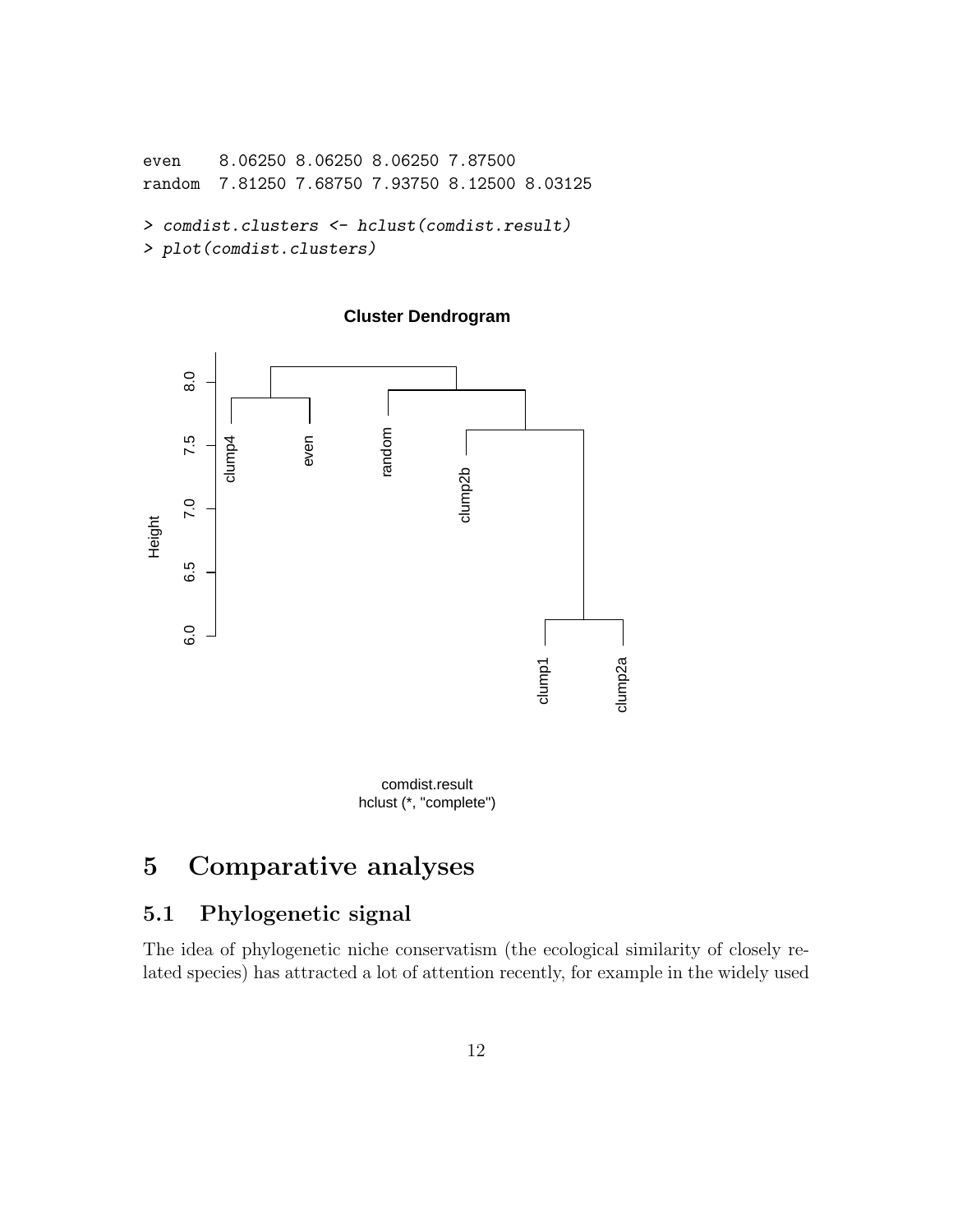framework of inferring community assembly processes based on knowledge of community phylogenetic structure plus the phylogenetic conservatism of traits. (Webb et al. 2002).

Phylogenetic signal is a quantitative measure of the degree to which phylogeny predicts the ecological similarity of species. The  $K$  statistic is a measure of phylogenetic signal that compares the observed signal in a trait to the signal under a Brownian motion model of trait evolution on a phylogeny (Blomberg et al. 2003). K values of 1 correspond to a Brownian motion process, which implies some degree of phylogenetic signal or conservatism. K values closer to zero correspond to a random or convergent pattern of evolution, while  $K$  values greater than 1 indicate strong phylogenetic signal and conservatism of traits. The statistical significance of phylogenetic signal can be evaluated by comparing observed patterns of the variance of independent contrasts of the trait to a null model of shuffling taxa labels across the tips of the phylogeny.

These tests are implemented in the Kcalc, phylosignal, and multiPhylosignal functions. All of these functions assume the trait data are in the same order as the phylogeny tip.labels. Let's make sure the Phylocom trait data are in this order and then measure phylogenetic signal in these data.

```
> traits <- traits[phy$tip.label,]
> multiPhylosignal(traits,phy)
```

|        |                  |            | K PIC. variance.obs PIC. variance.rnd. mean PIC. variance. P |       |
|--------|------------------|------------|--------------------------------------------------------------|-------|
|        | traitA 0.8905609 | 0.05396825 | 0.1242504                                                    | 0.001 |
|        | traitB 2.9340184 | 0.10920635 | 0.8318757                                                    | 0.001 |
|        | traitC 0.5149502 | 0.62222222 | 0.8337304                                                    | 0.066 |
|        | traitD 4.3536696 | 0.01103943 | 0.1259824                                                    | 0.001 |
|        | PIC.variance.Z   |            |                                                              |       |
| traitA | -3.430853        |            |                                                              |       |
| traitB | -5.386735        |            |                                                              |       |
| traitC | -1.612136        |            |                                                              |       |
| traitD | $-5.808580$      |            |                                                              |       |

The higher the K statistic, the more phylogenetic signal in a trait. PIC. variance. P is the quantile of the observed phylogenetically independent contrast variance versus the null distribution, which can be used as a 1-tailed P-value to test for greater phylogenetic signal than expected. Traits with PIC. variance  $P < 0.05$  have non-random phylogenetic signal.